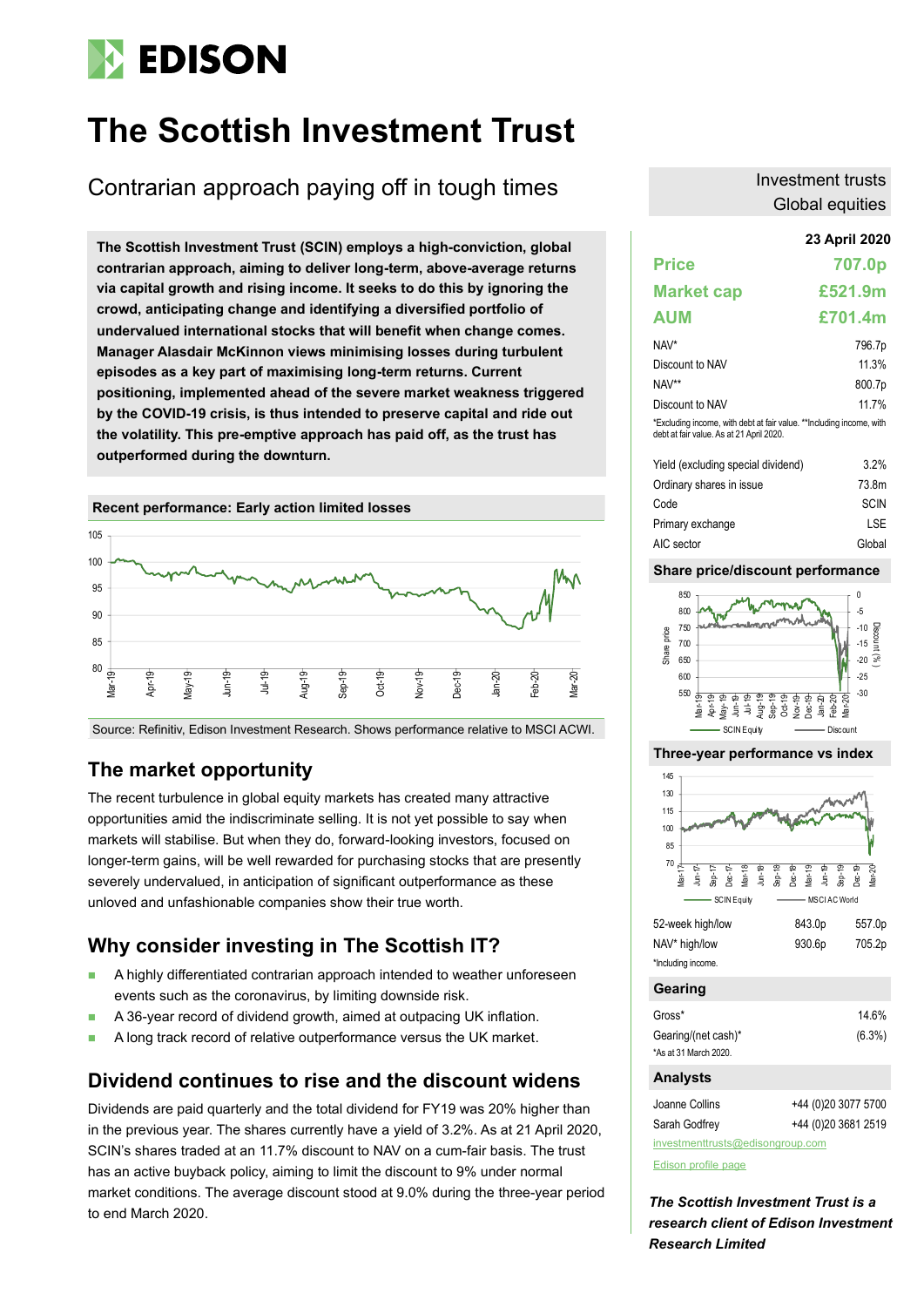

#### **Exhibit 1: Trust at a glance**

#### **Investment objective and fund background Recent developments Recent developments**

The Scottish Investment Trust's objective is, over the longer term, to provide

investors with above-average returns through a diversified portfolio of international equities, and to achieve dividend growth ahead of UK inflation. The manager takes a patient approach and seeks to invest in companies that are undervalued, unfashionable and ripe for improvement.

- 25 March 2020: First quarter interim dividend of 5.7p declared, to be paid 7 May 2020
- 14 February 2020: Payment of final dividend of 6.9p and special dividend of 7.45p, meaning total dividend for the year increased by 20% to 30.25p
- 4 February 2020: Russell Napier stepped down from the board at the February AGM

| Forthcoming       |                  | <b>Capital structure</b> |                       | <b>Fund details</b> |                            |
|-------------------|------------------|--------------------------|-----------------------|---------------------|----------------------------|
| <b>AGM</b>        | February 2021    | Ongoing charges          | $0.58\%$              | Group               | SIT Savings Ltd (AIFM)     |
| Interim results   | June 2020        | Net cash                 | 6.3%                  | Manager             | Alasdair McKinnon and team |
| Year end          | 31 October       | Annual mgmt fee          | N/A (self-managed)    | Address             | 6 Albyn Place,             |
| Dividend paid     | Quarterly        | Performance fee          | N/A (self-managed)    |                     | Edinburgh, EH2 4NL         |
| Launch date       | <b>July 1887</b> | Trust life               | Indefinite            | Phone               | +44 (0) 131 225 7781       |
| Continuation vote | No               | Loan facilities          | £83.9m long-term debt | Website             | www.thescottish.co.uk      |

#### **Dividend policy and history (financial years) Share buyback policy and history (financial years)**

Dividends historically paid twice a year in July and February, with special dividends (where applicable) paid alongside the final dividend. From FY18 dividends have been paid quarterly. SCIN has grown its regular dividend every year since 1983.



SCIN has the authority to buy back up to 14.99% of shares annually, and targets a maximum discount (based on cum-income NAV, with debt at market value) of 9%. Buyback figures for FY17 below include the repurchase of the legacy Aviva



**Shareholder base (as at 6 April 2020) Portfolio exposure by category (as at 31 March 2020)**





#### **Top 10 holdings (as at 31 March 2020)**

| Company                  |             |                        | Portfolio weight % |                |  |  |
|--------------------------|-------------|------------------------|--------------------|----------------|--|--|
|                          | Country     | <b>Sector</b>          | 31 March 2020      | 31 March 2019* |  |  |
| Newmont                  | US          | <b>Materials</b>       | 5.6                | 3.0            |  |  |
| Barrick Gold             | Canada      | Materials              | 5.1                | N/A            |  |  |
| Newcrest Mining          | Australia   | <b>Materials</b>       | 3.9                | 4.0            |  |  |
| Roche                    | Switzerland | Healthcare             | 3.4                | N/A            |  |  |
| Japan Tobacco            | Japan       | Consumer staples       | 3.3                | N/A            |  |  |
| Pfizer                   | US          | Healthcare             | 3.2                | 3.4            |  |  |
| Gilead Sciences          | US          | Healthcare             | 3.1                | N/A            |  |  |
| <b>United Utilities</b>  | UK          | <b>Utilities</b>       | 2.8                | N/A            |  |  |
| BT                       | UK          | Communication services | 2.5                | N/A            |  |  |
| Kirin                    | Japan       | Consumer staples       | 2.4                | N/A            |  |  |
| Tan 40/0/64 not constant |             |                        | 252                | 24C            |  |  |

#### **Top 10 (% of net assets) 35.3 34.6**

Source: The Scottish Investment Trust, Edison Investment Research, Bloomberg, Morningstar. Note: \*N/A where not in end-March 2019 top 10.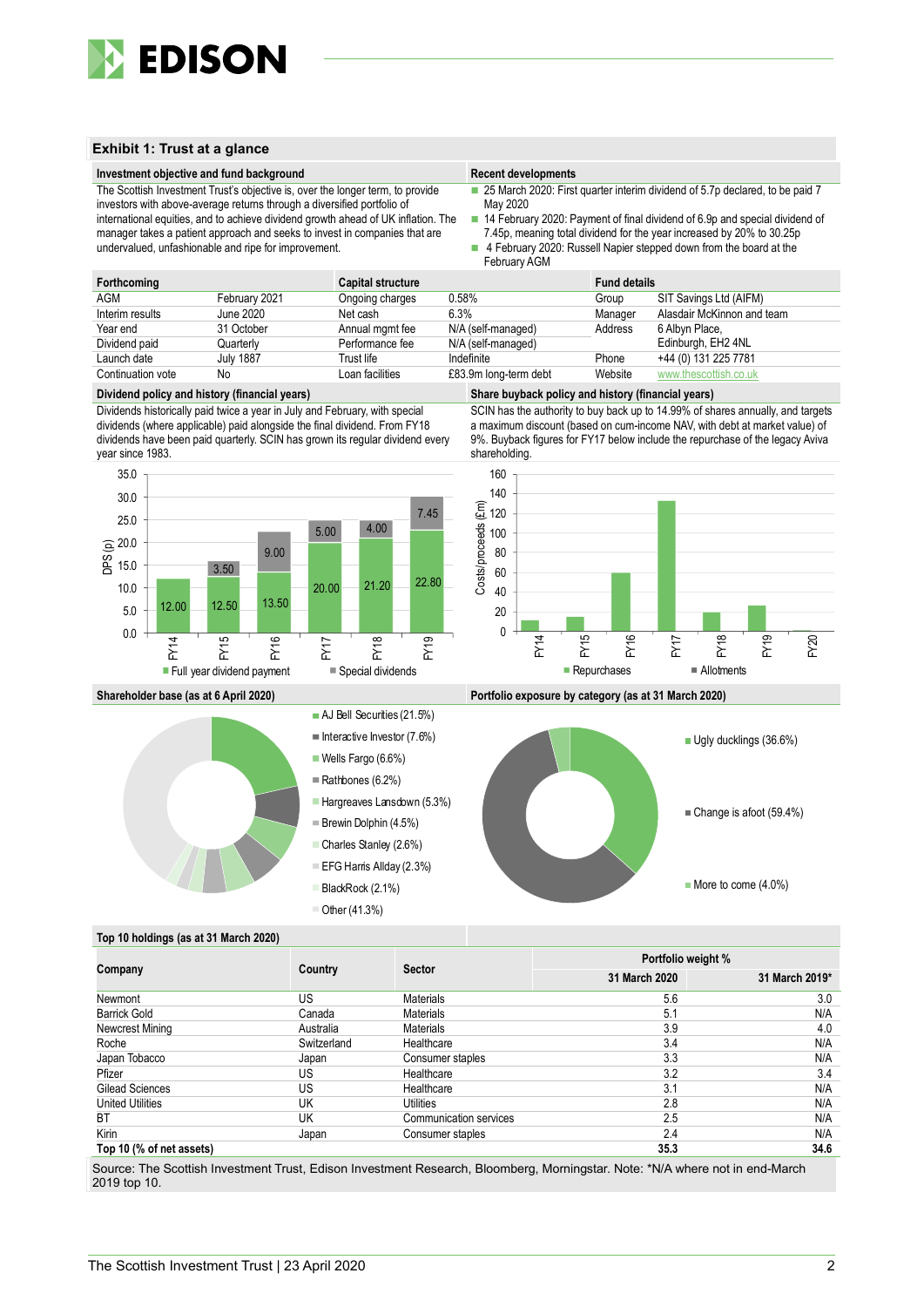

## **Market outlook: Crisis brings change and opportunities**

It took some time for global financial markets' risk assessment of the coronavirus outbreak to catch up with the reality. Even as large-scale disruption in China became evident, markets hit historical highs in February as growth stocks basked in seemingly perpetual euphoria. But reality eventually prevailed and equity markets sustained heavy losses in late February and March, as fears of a deep global recession spread. Western governments and central banks implemented massive stimulatory efforts to ward off a prolonged downturn and keep businesses and citizens solvent during the crisis. It is not yet clear whether these efforts will be sufficient to stabilise markets and investor sentiment.

In this uncertain and frightening climate, it is difficult to be optimistic. However, we can be fairly confident that recent, unprecedented events will eventually lead to many changes in the way the global economy operates. Global, just-in-time supply chains will be reconsidered, international business travel will likely decline, governments will be under pressure to step up investment in health infrastructure and medical research, and remote working and learning will become more widespread. All of these changes, and many others more difficult to anticipate, will create opportunities for technological innovation, new and stronger businesses and long-term economic growth. Equity investors may be well-served by looking through the near-term gloom and taking a longer-term, contrarian view. Where general expectations are low, and fear dominates, there is significant scope for positive surprises, and this is where the best balance between risk and reward exists. It will take time for all the ramifications of this crisis to play out, but contrarian investors seeking opportunities in undervalued stocks could be well rewarded for their patience.



Source: Refinitiv, Edison Investment Research. Note: Valuation data as at 21 April 2020.

## **Fund profile: Award-winning active contrarian**

SCIN is a self-managed global investment trust that adopts a global contrarian approach. Manager Alasdair McKinnon and his four-person investment team aim to provide longer-term capital appreciation and annual dividend growth outpacing UK inflation. The trust has achieved its dividend growth goal over the last 36 consecutive years and is one of the highest-yielding trusts in its peer group, the Association of Investment Companies (AIC) Global Sector.

The trust has been based in Edinburgh since its launch in 1887. Its management team has built a 'best ideas' portfolio containing 50–100 global stocks. These stocks are undervalued by the market, but their fundamentals suggest scope for valuations to increase over the longer term as a result of operational and cyclical improvements. The trust does not have a formal benchmark, as the portfolio is unlike any benchmark or index, although it uses the MSCI AC World and MSCI UK All-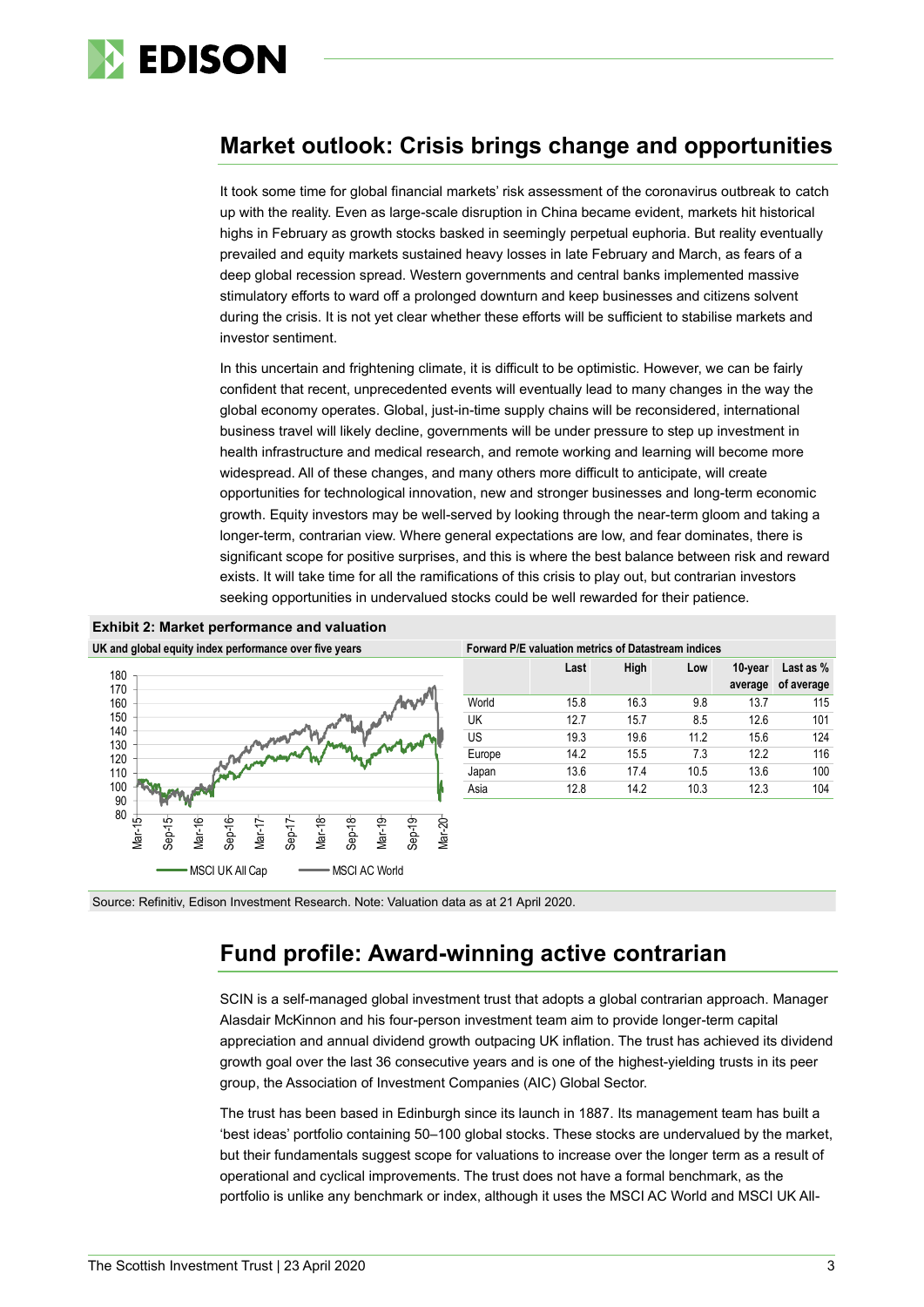

Cap indices as broad comparators of performance. As such, it is expected to have a differentiated performance.

SCIN has scope to use gearing up to 20% of net assets, which it uses flexibly. The board actively manages the trust's discount to NAV. In normal market conditions, it uses regular share buybacks aiming to cap the discount at 9%. The trust is one of the lowest-cost funds in its AIC peer group, and its ongoing charge of 0.58% is low relative to other actively managed investment vehicles.

## **The fund manager: Alasdair McKinnon**

## **The manager's view: Preserving capital and eyeing bargains**

As the virus spread rapidly from China to Europe, SCIN's manager Alasdair McKinnon was shocked by the complacency of most investors. By contrast, McKinnon and his team began to consider the economic implications of a global lockdown. In the first days of February, the team made changes to the portfolio, in advance of the market downturn. To preserve capital, they sold stocks that would suffer from the lockdown and recession to follow, and increased cash holdings. However, they also added exposure to investments with resilient revenues, especially those in healthcare, utilities and tobacco, set to benefit from increased demand during the crisis.

The trust also added to its gold holdings, purchasing two new gold mining companies. Gold has long been a particular favourite of McKinnon's, due to its use as a store of value, especially in times of inflation or aggressive monetary and fiscal stimulus. He favours exposure via investment in gold mining companies, which he views as undervalued. McKinnon maintained positions in telecoms, which he believes represent particular value relative to the market at the moment – as people work online from home and use the internet to socialise and entertain themselves during lockdowns, the increased use of data will benefit telecom providers. McKinnon believes that spending on communication services will be the last thing that households cut, and governments will not allow telecoms to shut down. He says the crisis is proving the sector's true worth. McKinnon stresses that all of these portfolio adjustments were not 'reactive' moves, but ones made in anticipation of the market's realisation of the risks posed by the coronavirus.

Looking ahead, contrary to the general gloom currently pervading equity markets, the manager sees 'tremendous opportunities'. He believes the aggressive monetary easing and massive government support packages for businesses and workers are 'very good news' for the value stocks he seeks. McKinnon says there are lots of good companies that have been hit hard, but that will nonetheless be well-placed when this extraordinary stimulus takes effect. 'There will be a bounce back for oil, and for consumer spending power, and that's where we'll be looking in due course'.

## **Asset allocation**

## **Investment process: Rejecting 'group think'**

SCIN's manager, Alasdair McKinnon, heads an investment team comprising Deputy Manager Martin Robertson, investment managers Sarah Monaco and Mark Dobbie, and analyst Igor Malewicz. The team employs an active, contrarian investment approach, seeking out unpopular, undervalued stocks. Rooted in the principles of behavioural finance, the approach rejects the 'group think' tendencies of most investors, who pursue returns from companies that have already performed well. Instead, SCIN uses fundamental analysis to identify value in overlooked parts of the market that have the potential to recover and prosper.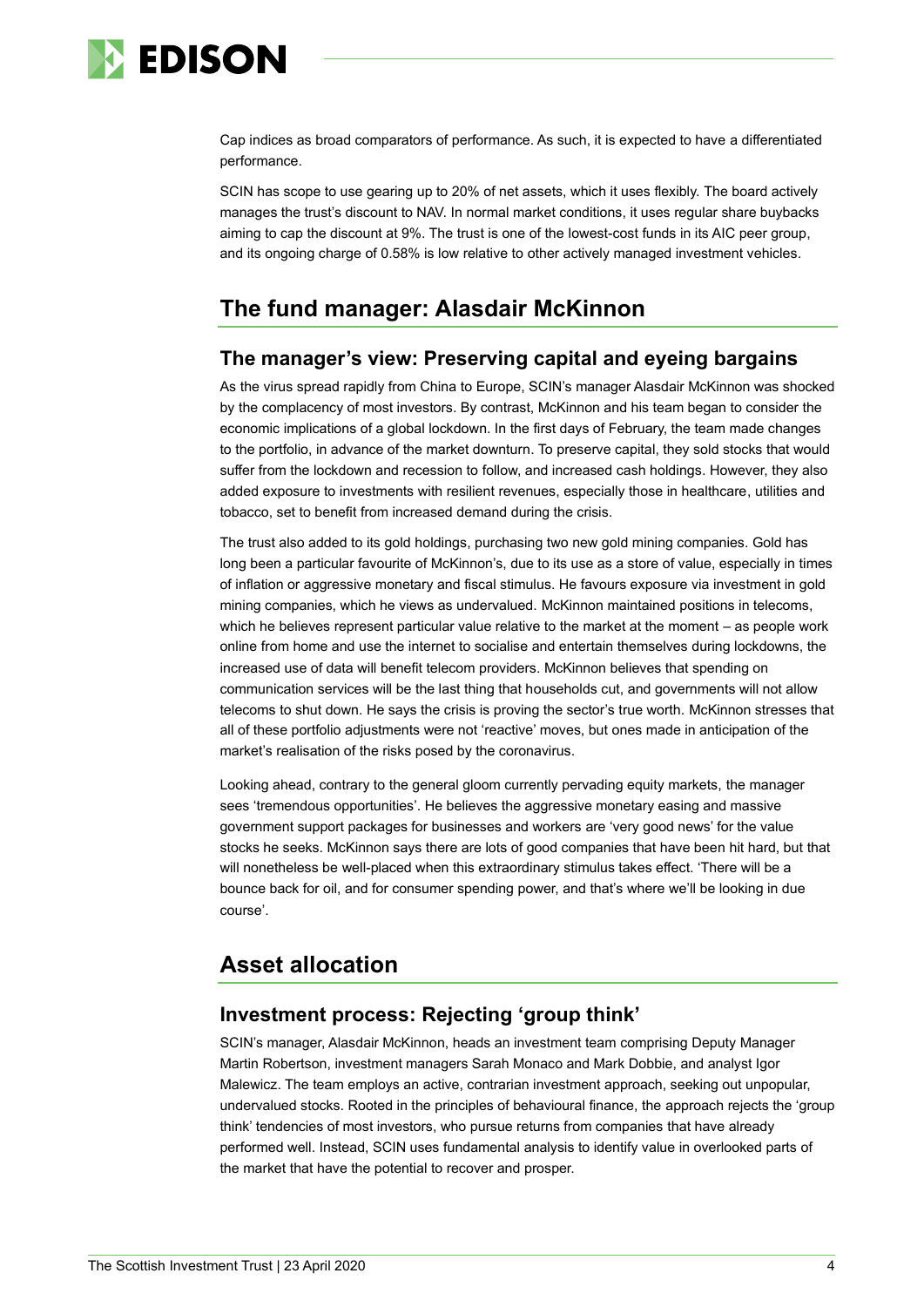

The investment process is clearly defined. Team members meet regularly to discuss ideas gleaned from fundamental analysis and various internal and external sources. The team places companies in one of three categories:

**Ugly ducklings** – operationally challenged companies that the market shuns. However, the SCIN team has identified reasons to believe the performance of these companies will exceed expectations, hence their out-of-favour status is an opportunity to purchase at a relatively low cost. These stocks comprise about 37% of the portfolio. Current examples include AT&T, China Mobile, Carrefour and Altria.

**Change is afoot** – companies that have also endured a long period of poor operational performance, but whose prospects have recently improved significantly, without attracting more favourable assessments from the market in general. Comprising around 59% of the portfolio, stocks in this category include Tesco, Newmont, Barrick Gold, Gilead Sciences and Roche.

**More to come** – companies that have graduated from other categories and are now generally recognised as good businesses with decent prospects. However, the team sees scope for further upside in performance and price, which is not fully recognised by the market. Such stocks comprise 4% of the portfolio, and include PepsiCo and KDDI.

New additions to the portfolio usually come in at between 0.5% and 3.0% of NAV, depending on the strength of the team's view. Stocks are sold once the forecast improvement in performance is fully realised. Positions may also be closed if there is a deterioration in a holding's fundamentals which reduces the stock's capacity to realise previously forecast share price gains. Because of the longterm approach of this strategy, turnover tends to be low.

## **Current portfolio positioning**

In early February 2020, ahead of the severe market correction, SCIN reduced exposure to economically sensitive industries such as retail, energy, banks and other cyclicals, paring back its positions in stocks such as Target, Tesco, Royal Dutch Shell, Royal Bank of Scotland, BNP Paribas and ING. The trust also increased exposure to investments with resilient revenues, such as utilities, tobacco and healthcare, and to gold, which are all set to benefit from recent events. Buys included new positions in Severn Trent, Gilead Sciences and two South African gold mining companies, AngloGold Ashanti and Gold Fields, and an increase in its holding of Japan Tobacco.

As at end-March 2020, SCIN's portfolio comprised 52 stocks. The top 10 holdings (Exhibit 1) represented 35.3% of portfolio value, up 0.7% from a year earlier. The manager's positive view on gold is manifested in the fact that the top three holdings – Newmont, Barrick Gold and Newcrest Mining – are gold mining companies. Overall, gold now accounts for 16.5% of the portfolio, up from 13.1% at end-March 2019 (Exhibit 4). The manager's confidence in telecoms is reflected in a communication services weighting of 14.2%, up from 8.5% a year ago, via holdings of BT Group, China Mobile, AT&T, Verizon Communications, Orange and Deutsche Telekom. Exposures to consumer staples, healthcare and utilities have risen, while there have been marked reductions in weightings to financials, consumer discretionary and energy.

The portfolio remains geographically well spread (Exhibit 3). Exposure to North America, at 31.6%, is similar to this time last year. Exposure to the UK and Europe has been reduced in favour of modest increases in Japan, Pacific ex-Japan, the Middle East and Africa, as well as a higher cash position. The manager's contrarian approach means that compared to global indices, the portfolio remains heavily underweight North America, which is driven by the expensive US growth stocks so popular with investors, but spurned by McKinnon. Conversely, SCIN's smaller, but persistent overweight to the UK reflects the fact that this market remains out of favour with most investors. The portfolio currently has 18.2% in cash, ready to deploy once market conditions stabilise.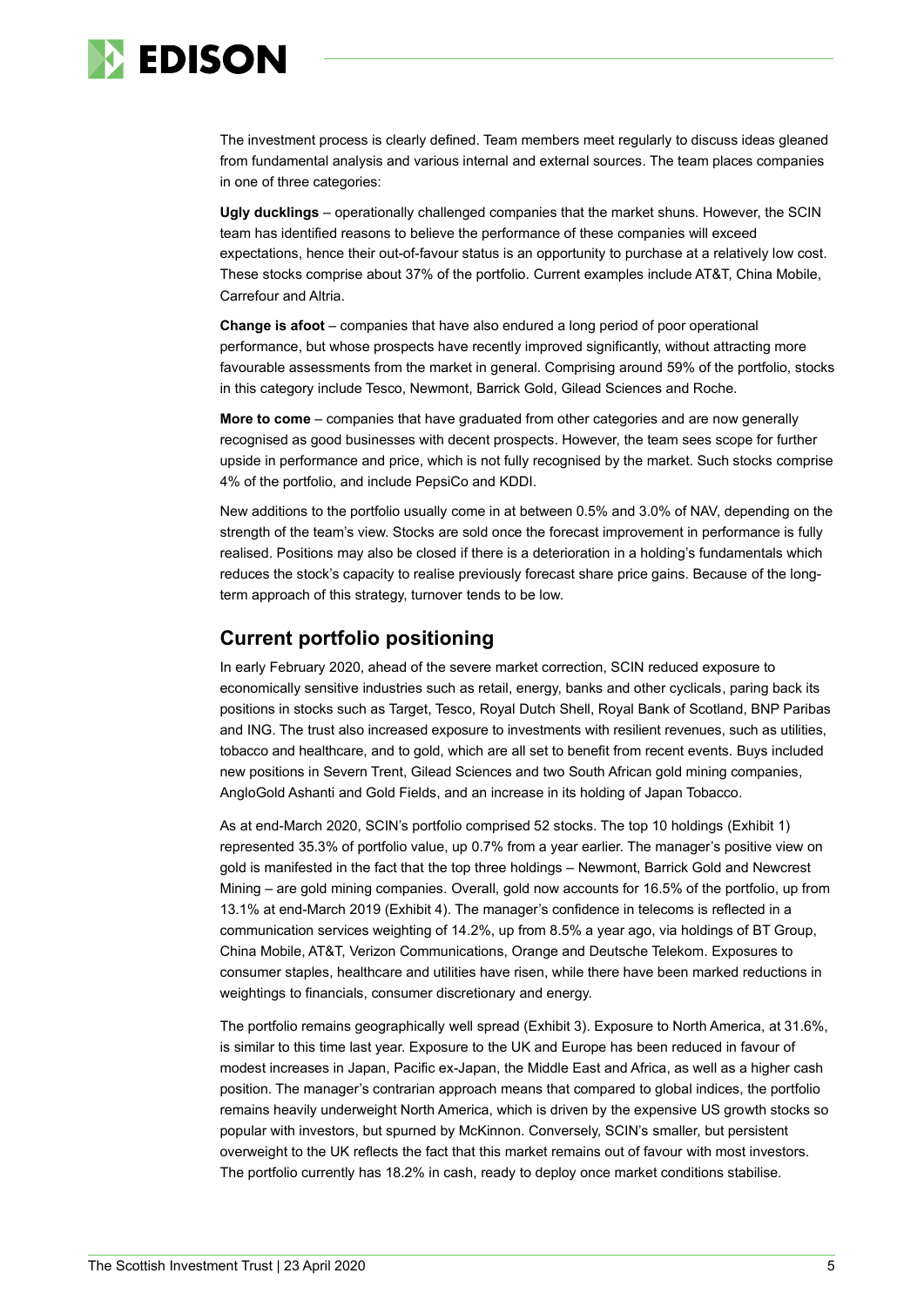

|                      | Portfolio end-March 2020 | Portfolio end-March 2019 | Change (pp) |
|----------------------|--------------------------|--------------------------|-------------|
| North America        | 31.6                     | 31.5                     | 0.1         |
| UK                   | 15.6                     | 26.2                     | (10.6)      |
| Europe ex-UK         | 13.1                     | 16.7                     | (3.6)       |
| Japan                | 9.8                      | 9.0                      | 0.9         |
| Pacific ex-Japan     | 9.6                      | 7.0                      | 2.6         |
| Middle East & Africa | 1.9                      | 0.0                      | 1.9         |
| Cash                 | 18.2                     | 9.5                      | 8.7         |
|                      | 100.0                    | 100.0                    |             |

Source: The Scottish Investment Trust, Edison Investment Research

### **Exhibit 4: Portfolio sector exposure vs MSCI AC World Index (% unless stated)**

|                        | Portfolio end-<br><b>March 2020</b> | Portfolio end-<br><b>March 2019</b> | Change (pp) | Index weight | <b>Active weight</b><br>vs index (pp) | Trust weight/<br>index weight (x) |
|------------------------|-------------------------------------|-------------------------------------|-------------|--------------|---------------------------------------|-----------------------------------|
| Materials              | 16.5                                | 13.1                                | 3.4         | 4.4          | 12.1                                  | 3.8                               |
| Consumer staples       | 15.7                                | 9.8                                 | 5.9         | 8.8          | 6.9                                   | 1.8                               |
| Healthcare             | 15.7                                | 9.6                                 | 6.1         | 13.3         | 2.4                                   | 1.2                               |
| Communication services | 14.2                                | 8.5                                 | 5.7         | 9.3          | 4.9                                   | 1.5                               |
| <b>Utilities</b>       | 8.8                                 | 2.0                                 | 6.8         | 3.6          | 5.2                                   | 2.4                               |
| Energy                 | 4.9                                 | 13.5                                | (8.6)       | 3.7          | 1.2                                   | 1.3                               |
| Industrials            | 2.4                                 | 2.7                                 | (0.2)       | 9.6          | (7.2)                                 | 0.2                               |
| Financials             | 2.2                                 | 18.0                                | (15.8)      | 14.5         | (12.3)                                | 0.2                               |
| Consumer discretionary | 1.0                                 | 11.7                                | (10.8)      | 10.8         | (9.8)                                 | 0.1                               |
| Real estate            | 0.4                                 | 1.6                                 | (1.2)       | 3.2          | (2.8)                                 | 0.1                               |
| Information technology | 0.0                                 | 0.0                                 | 0.0         | 18.8         | (18.8)                                | 0.0                               |
| Cash                   | 18.2                                | 9.5                                 | 8.7         | 0.0          | 18.2                                  | N/A                               |
|                        | 100.0                               | 100.0                               |             | 100.0        |                                       |                                   |

Source: The Scottish Investment Trust, Edison Investment Research

## **Performance: Pre-emptive moves drive outperformance**

|                  | EXIMPLE 3. FIVE-year discrete performance data |                   |                                    |                                   |
|------------------|------------------------------------------------|-------------------|------------------------------------|-----------------------------------|
| 12 months ending | Share price<br>$(\%)$                          | <b>NAV</b><br>(%) | <b>MSCI AC World net</b><br>$(\%)$ | <b>MSCI UK All Cap net</b><br>(%) |
| 31/03/16         | (4.5)                                          | (0.6)             | (1.3)                              | (4.3)                             |
| 31/03/17         | 37.6                                           | 31.5              | 32.0                               | 22.3                              |
| 31/03/18         | 1.8                                            | (0.4)             | 2.6                                | 1.2                               |
| 31/03/19         | 4.3                                            | 5.2               | 10.8                               | 6.3                               |
| 31/03/20         | (16.2)                                         | (11.7)            | (7.0)                              | (19.4)                            |

### **Exhibit 5: Five-year discrete performance data**

Source: Refinitiv. Note: All % on a total return basis in pounds sterling.

Although no area of the market has escaped the recent sell-off unscathed, SCIN's performance during the recent correction is well ahead of the broader market (Exhibit 6). In March, its share price and NAV total returns of -9.8% and -5.1%, respectively, compare favourably with returns of -11.0% on the MSCI AC World Index and -15.1% on the MSCI UK All Cap Index. For the three months to end March, the trust's share price and NAV total returns of -21.1% and -16.1%, respectively, compare to a return of -15.9% for the MSCI AC World Index and -25.3% for the MSCI UK All Cap Index.

Relative to UK equities, as measured by the MSCI UK All-Cap Index, performance has also been solid over the longer term, with returns outstripping the index on a one-, three-, five- and 10-year basis (Exhibit 7). This clearly illustrates the benefits to UK investors of a global investment strategy.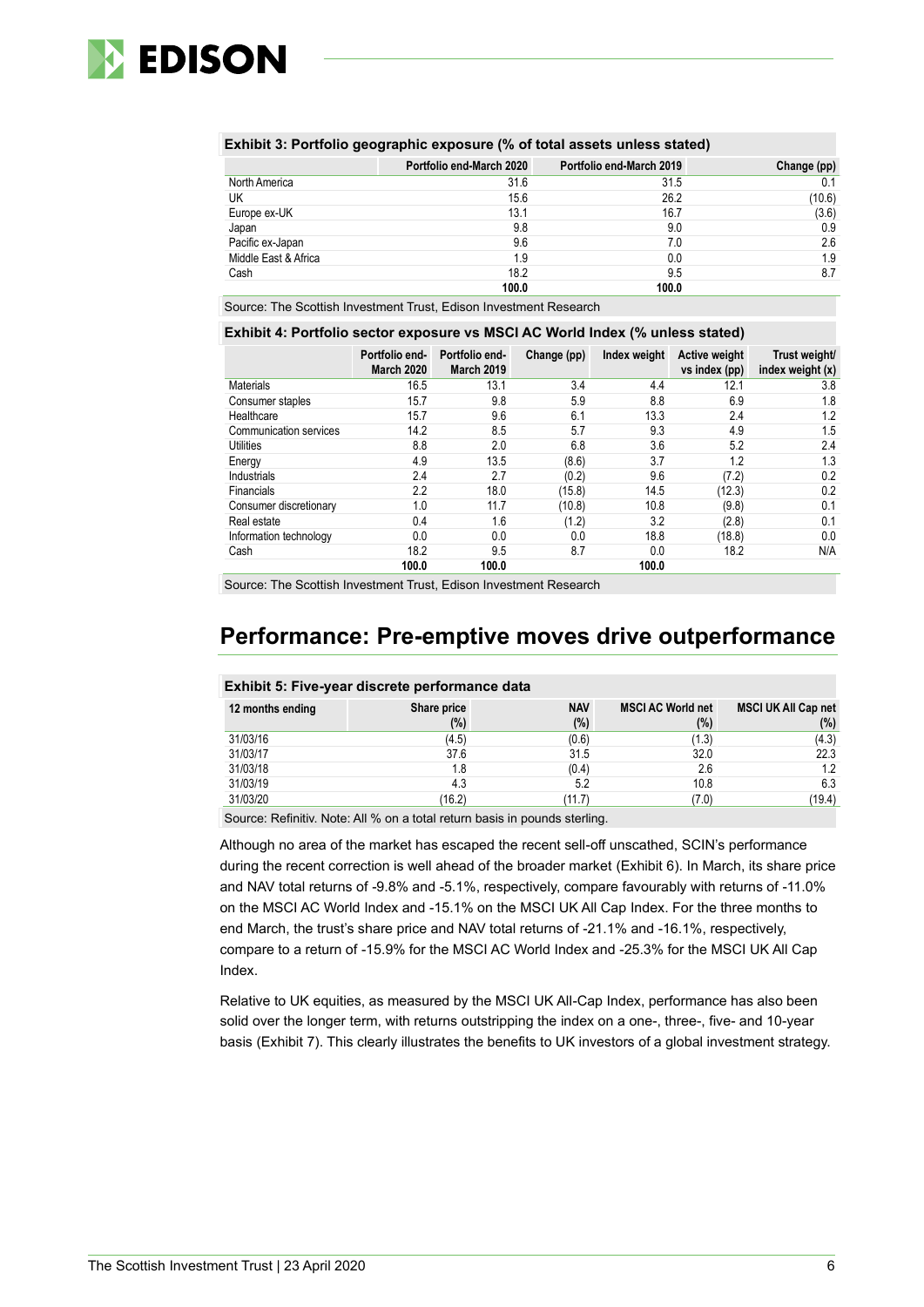





Source: Refinitiv, Edison Investment Research. Note: Three-, five- and 10-year performance figures annualised.

The trust has underperformed global markets, as measured by the MSCI AC World Index, over the same periods. This is not surprising, as global indices have long been highly influenced by the US market, where momentum-driven growth stocks have underpinned returns. However, the recent flight to safety suggests global investors may have lost their appetite for some risky, high valuation growth stocks and will instead begin to see value in the more attractively priced companies favoured by SCIN. If this proves the case, the trust's future performance relative to global markets is likely to improve.

SCIN's recent performance has been assisted by the strong performance of its gold mining holdings. Positions in consumer staples (tobacco and food retail), healthcare and communication services (telecoms) also added to returns, while the underweight to technology detracted from relative performance. Positions in consumer discretionary and real estate also hurt returns, but these have since been sold. Capital preservation during the recent market rout has been assisted by the rise in the portfolio's cash position.

While recent events have ensured SCIN's near-term absolute performance has fallen into negative territory, longer-term absolute returns have been respectable. On a share price and NAV basis, the trust has made annualised total returns of 3.2% and 3.9%, respectively, over a five-year period, and 5.8% and 6.1% on a 10-year basis.

| EXIMPLE IS ON A PHOTO AND NOT TO AN INTERNATIONAL PROTECTIVE IN THE CONTROL OF THE CONTROL OF THE CONTROL OF T |           |              |            |          |             |            |          |  |  |
|----------------------------------------------------------------------------------------------------------------|-----------|--------------|------------|----------|-------------|------------|----------|--|--|
|                                                                                                                | One month | Three months | Six months | One year | Three vears | Five years | 10 vears |  |  |
| Price relative to MSCI AC World                                                                                | ن.        | (6.2)        | (6.4)      | (9.8)    | (15.9)      | (15.2)     | (18.8)   |  |  |
| NAV relative to MSCI AC World                                                                                  | 6.6       | (0.3)        | (1.0)      | (5.1)    | (12.6)      | (12.2)     | (16.8)   |  |  |
| Price relative to MSCI UK All Cap                                                                              | 6.3       | 5.6          | 2.6        | 4.0      |             | 15.2       | 17.3     |  |  |
| NAV relative to MSCI UK All Cap                                                                                | 11.8      | 12.3         | 8.6        | 9.5      |             | 19.2       | 20.2     |  |  |

#### **Exhibit 7: Share price and NAV total return performance, relative to indices (%)**

Source: Refinitiv, Edison Investment Research. Note: Data to end-March 2020. Geometric calculation.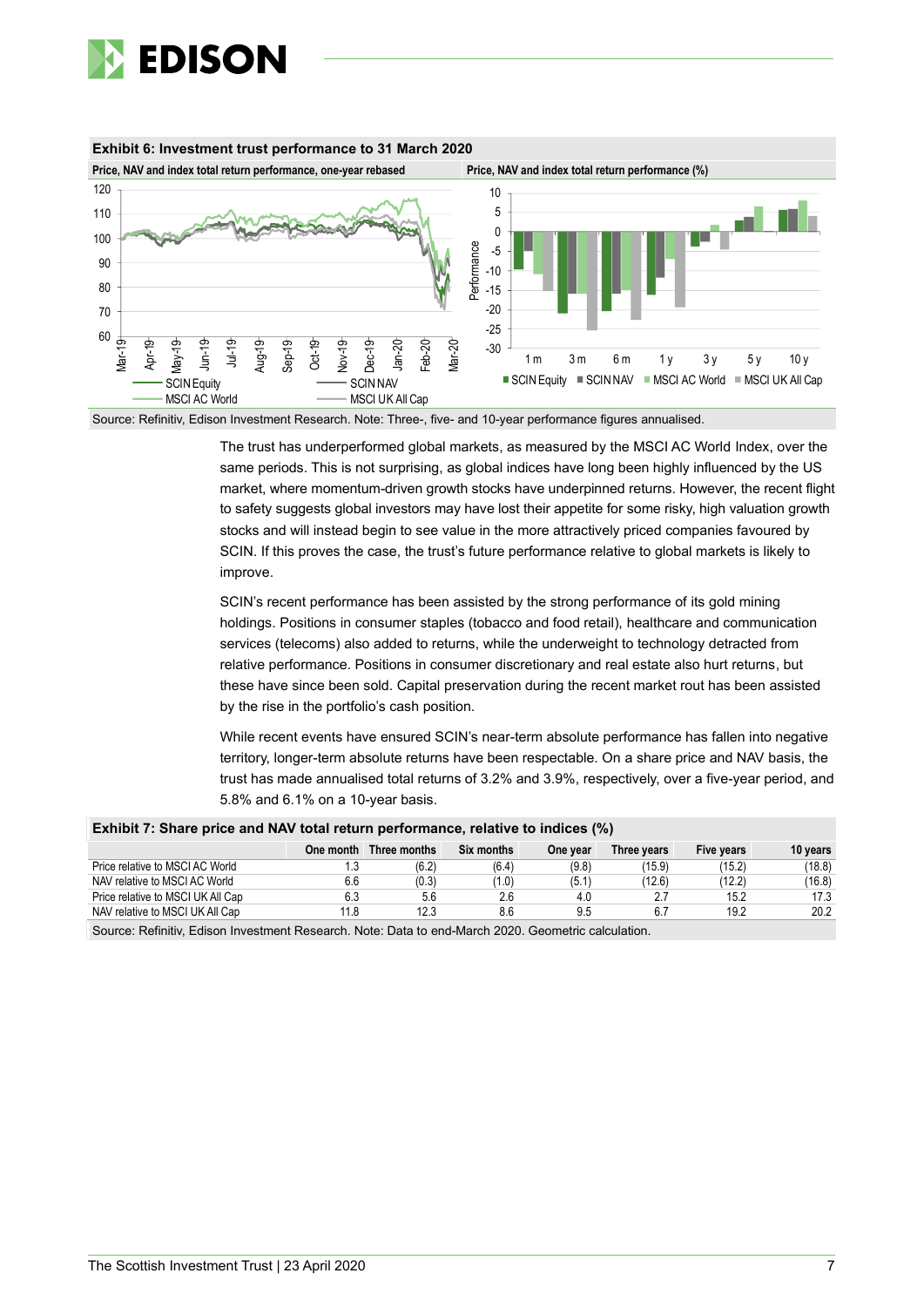# **EDISON**



#### Source: Refinitiv, Edison Investment Research

## **Discount: Wider in unusual market conditions**

As at 21 April 2020, SCIN's shares traded at a discount of 11.7% to cum-income NAV (with debt at market value). In normal market conditions, the board has a policy to manage the discount actively through share buybacks, with the aim of keeping it below 9%. This policy has been effective over the longer term. Prior to recent market turbulence, the average discounts over the past one, three, five and 10 years stood at 9.3%, 9.0%, 9.7% and 9.9%, respectively.

The manager's recent efforts to repurchase shares in line with the discount stabilisation policy have been hampered by high levels of market volatility, which make it difficult to control the price at which shares are repurchased. However, there is scope for the discount to narrow as and when market conditions stabilise. SCIN has also made significant efforts in marketing, especially through its website [\(www.thescottish.co.uk\)](http://www.thescottish.co.uk/), with the aim of broadening its appeal to a wider range of potential investors.





Source: Refinitiv, Edison Investment Research

## **Capital structure and fees**

SCIN is a conventional investment trust with a single share class. At 21 April 2020, there were 73.8m ordinary shares in issue. In normal market conditions, shares are repurchased regularly, up to 14.99% of shares in issue, to keep the share price discount to NAV to 9% or less. In FY19, 3.3m shares (4.2% of the share base at the beginning of the year) were repurchased, at a cost of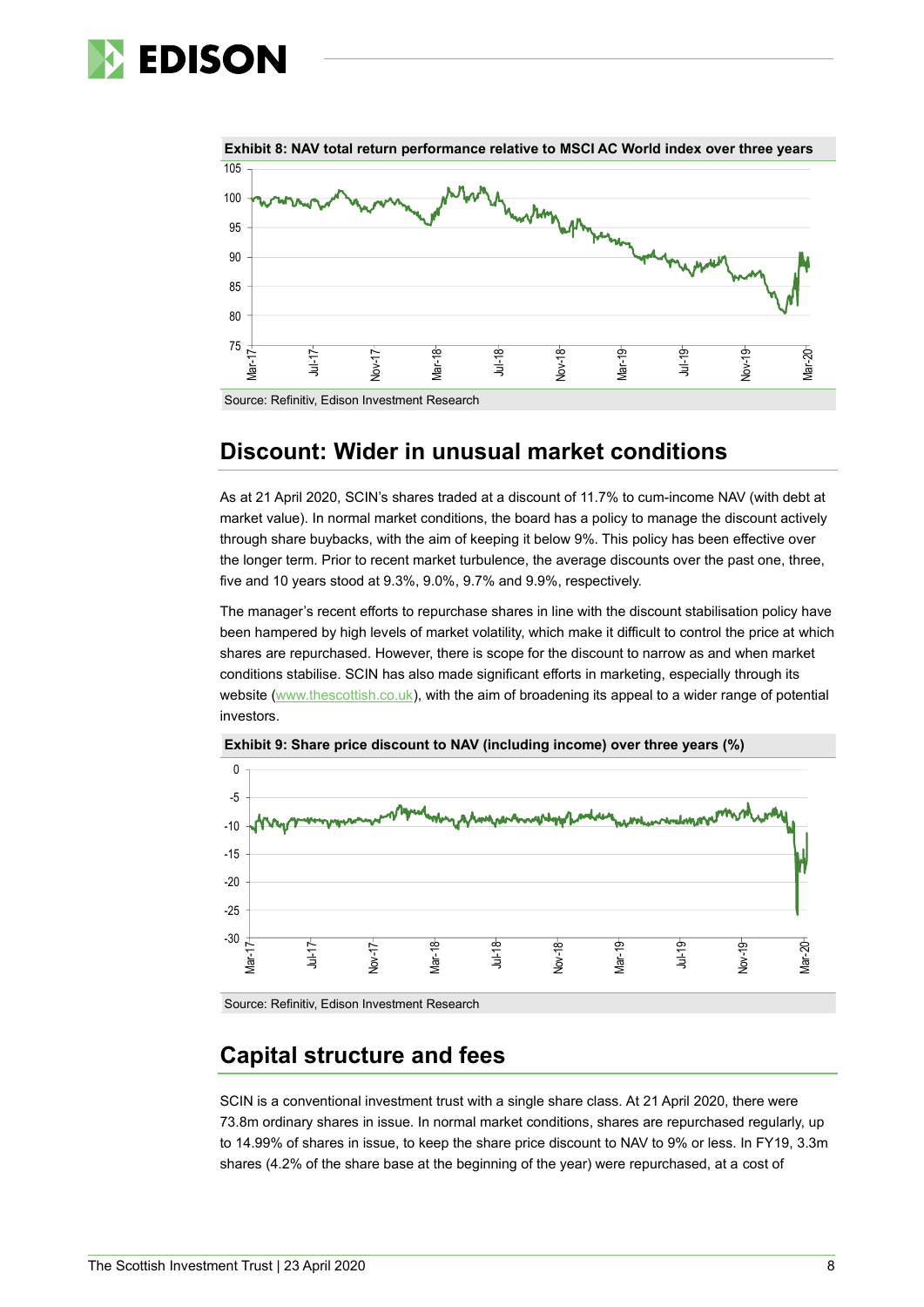

£27.0m. In the previous year, 2.3m shares were purchased. Share repurchases so far in FY20 have been very limited, due mainly to recent market volatility.

The trust is geared via secured bonds issued with an initial maturity of 30 years (maturing 2030), with a fixed coupon of 5.75%. The book value of the debt at end-FY19 was £83.9m, representing a gross gearing of 12.4%. However, SCIN's cash holdings at 31 March 2020 more than offset the borrowings, and net cash stood at 6.3%. SCIN is a self-managed investment trust so it does not pay management fees. Regular recurring expenses for FY19, including staff costs and directors' and professional fees, were £3.9m vs £3.8m in FY18. The trust is one of the lowest-cost funds in the AIC global universe, with ongoing charges of 0.58%.

## **Dividend policy and record**

SCIN aims to deliver annual dividend growth greater than the rate of UK inflation, and it has achieved this goal for 36 consecutive years. It pays dividends quarterly, in May, August, November and February, and payouts have often been supplemented by a special dividend, subject to portfolio income. In FY19 the regular dividend was 22.8p, up from 21.2p in FY18 and 20.0p in FY17. The trust also paid a special dividend, which rose very significantly, to 7.45p, versus the FY18 special dividend of 4.0p, and 5.0p in FY17. Thus the total dividend for FY19 increased by 20%, to 30.25p.

For the current financial year ending 31 October 2020, the board has stated that its target is to declare three quarterly interim dividends of 5.7p and to recommend a final dividend of at least 5.7p for approval by shareholders at the AGM in 2021. The board has indicated that the final dividend will be reviewed in accordance with its desire to continue the long track record of annual dividend increases and SCIN's aim of providing dividend growth ahead of UK inflation over the longer term. Given the trust's record of dividend growth, and the fact that as at end-FY19, it had revenue reserves amounting to 70.5p per share, up from 63.8p per share in FY18, SCIN appears capable of building on its long-term record of ordinary dividend growth even if portfolio income is lower yearon-year. Based on the current share price and the FY19 total dividend, SCIN's current yield is 3.2%.

## **Peer group comparison**

SCIN is a constituent of the Association of Investment Companies' Global sector, which contains a diverse group including some of the largest and longest-established investment trusts, many of which follow a more growth/momentum-focused strategy than SCIN. To give a more meaningful comparison of SCIN's performance against its true peers, the table below shows a selection of value-orientated strategies from various sectors including the AIC Global, UK All Companies, UK Smaller Companies, UK Equity Income, Europe and Flexible Investment categories. It shows that SCIN's performance has comfortably beaten the average of this value peer group over one, three, five and 10 years on an NAV total return basis, ranking either second or third out of 12 funds over these periods, with solid positive absolute returns over five and 10 years.

The trust's ongoing charge of 0.58% is among the lowest in its peer group and is very competitive for an active manager. Additionally, it does not charge a performance fee. Its 4.4% dividend yield is slightly above the average for the value peer group. SCIN's discount to NAV is the second-widest among its peers. It is presently ungeared on a net basis.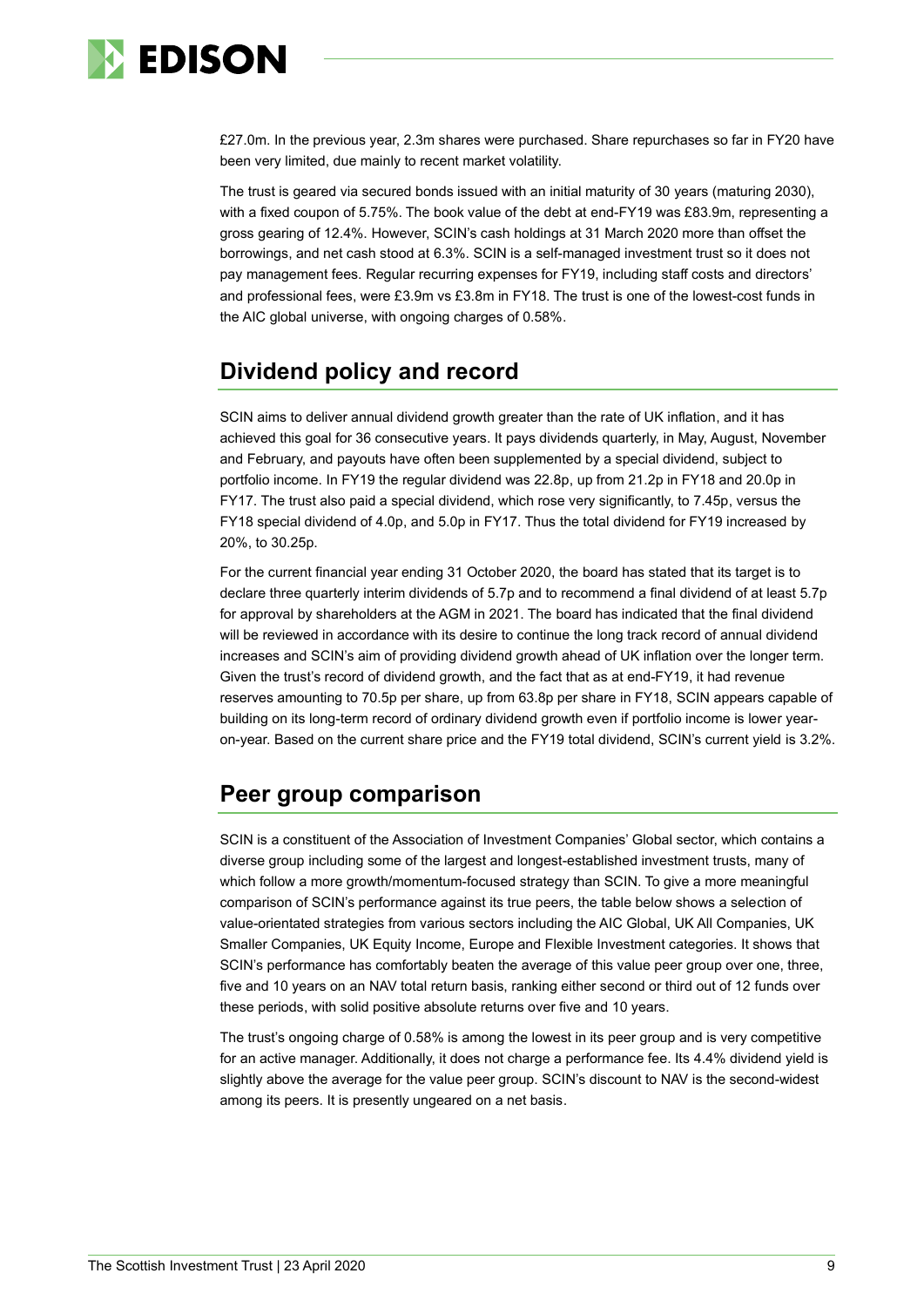

### **Exhibit 10: Selected 'value' style investment companies as at 21 April 2020\***

| % unless stated                | <b>Market</b><br>cap £m | <b>NAV TR</b><br>1 year | <b>NAV TR</b><br>3 year | <b>NAV TR</b><br>5 year | <b>NAV TR</b><br>10 year | Ongoing<br>charge | Perf.<br>fee | <b>Discount</b><br>(cum-fair) | <b>Net</b><br>gearing | <b>Dividend</b><br>vield |
|--------------------------------|-------------------------|-------------------------|-------------------------|-------------------------|--------------------------|-------------------|--------------|-------------------------------|-----------------------|--------------------------|
| The Scottish Investment Trust  | 521.9                   | (6.0)                   | (4.1)                   | 28.1                    | 97.6                     | 0.6               | No           | (11.9)                        | 100                   | 4.4                      |
| Aberforth Smaller Companies    | 747.6                   | (29.9)                  | (28.8)                  | (14.4)                  | 83.3                     | 0.8               | No           | (8.4)                         | 99                    | 3.8                      |
| <b>AVI Global Trust</b>        | 643.5                   | (16.8)                  | (2.8)                   | 24.0                    | 69.2                     | 0.9               | No           | (10.9)                        | 107                   | 2.8                      |
| <b>Bankers</b>                 | 1.117.9                 | (1.3)                   | 20.7                    | 47.7                    | 148.6                    | 0.5               | No           | (0.1)                         | 100                   | 2.4                      |
| EP Global Opportunities        | 101.2                   | (13.6)                  | (1.8)                   | 14.2                    | 68.2                     | 0.9               | No           | (11.4)                        | 100                   | 2.4                      |
| <b>Fidelity Special Values</b> | 493.1                   | (32.5)                  | (25.3)                  | (7.9)                   | 60.8                     | 1.0               | No           | (2.1)                         | 103                   | 4.3                      |
| Law Debenture Corporation      | 567.3                   | (17.9)                  | (6.6)                   | 7.2                     | 101.2                    | 0.3               | No           | (1.6)                         | 108                   | 5.4                      |
| Lowland                        | 241.0                   | (27.2)                  | (26.4)                  | (15.5)                  | 93.6                     | 0.6               | Yes          | (8.3)                         | 113                   | 6.7                      |
| Majedie Investments            | 115.1                   | (21.4)                  | (14.5)                  | 0.2                     | 37.5                     | 1.0               | No           | (7.9)                         | 111                   | 5.3                      |
| Miton Global Opportunities     | 59.6                    | (19.4)                  | (10.8)                  | 20.1                    | 62.3                     | 1.4               | Yes          | (4.4)                         | 100                   | 0.0                      |
| Temple Bar                     | 454.7                   | (41.8)                  | (32.7)                  | (27.2)                  | 28.8                     | 0.5               | No           | (7.7)                         | 110                   | 7.6                      |
| Value And Income               | 88.1                    | (22.7)                  | (17.3)                  | (10.1)                  | 47.1                     | 1.3               | No           | (14.9)                        | 128                   | 6.3                      |
| Average (12 funds)             | 429.2                   | (20.8)                  | (11.8)                  | 5.5                     | 74.9                     | 0.8               |              | (7.5)                         | 107                   | 4.3                      |
| SCIN rank in group             | 5                       | 2                       | 2                       | 2                       | 3                        | 9                 |              | 11                            | 9                     | 6                        |

Source: Morningstar, Edison Investment Research. Note: \*Performance to 20 April 2020 based on ex-par NAV. TR=total return. Net gearing is total assets less cash and equivalents as a percentage of net assets (100 = ungeared).

## **The board**

SCIN's board is chaired by James Will, who is the longest serving of five independent, nonexecutive directors. He joined the board in 2013 and was appointed chairman in 2016. Jane Lewis and Mick Brewis joined the board in 2015, while Karyn Lamont, who chairs the audit committee, was appointed in 2017. Neil Rogan is the board's newest member, having been appointed in September 2019. The directors have professional experience in fund management, corporate law and accountancy. Russell Napier stepped down at the February 2020 AGM.